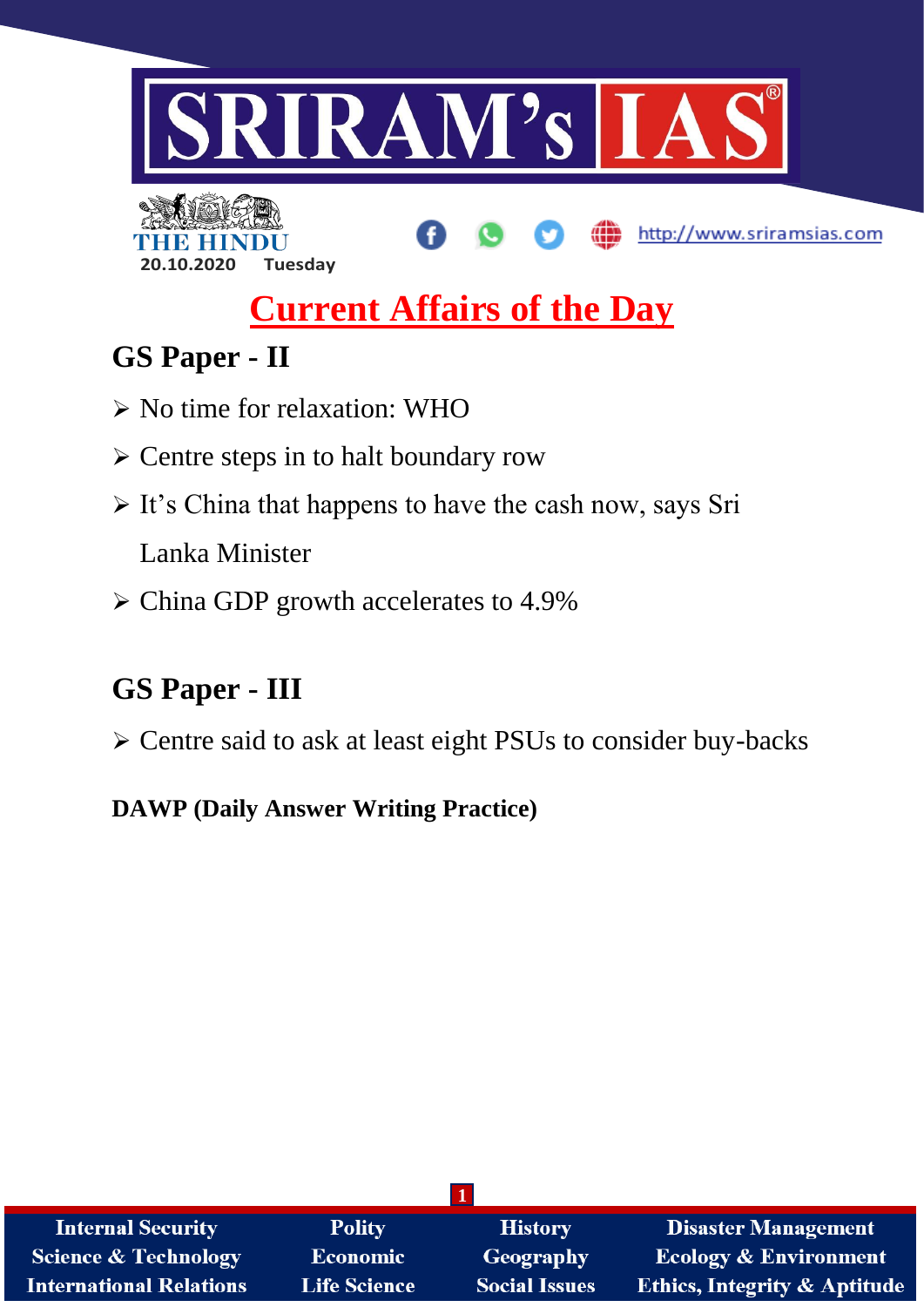

## THE HINDI **20.10.2020 Tuesday**

**No time for relaxation: WHO**

**GS II: Important International institutions, agencies and fora - their Structure, Mandate.**

**Bottom line:** WHO warns festival season and approaching winter can aggravate the situation if we let our guard down



http://www.sriramsias.com

## **Keep the vigil**

This festive season we must continue to

take responsibility as individuals need to maintain physical distance, hand hygiene, cough etiquette and wear a mask when and where needed. People must remember the three Cs — avoid crowded places, avoid closed settings and avoid confined and enclosed spaces with poor ventilation.

## **Co-circulation of seasonal influenza and COVID-19**

In its release, the group said the co-circulation of seasonal influenza and COVID-19 in the winters may present challenges for health systems and health facilities since both diseases present many similar symptoms. Many of the same measures that are effective in preventing COVID-19 are also effective for preventing influenza, including physical distancing, hand hygiene, covering coughs, ventilation and masks.

## **Centre steps in to halt boundary row**

**Prelims: place in the news, map-based question**

**GS II: Issues and Challenges Pertaining to the Federal Structure**

## **GS III: Security Challenges and their Management in Border Areas**

The Union Home Ministry has asked Assam and Mizoram to maintain peace and display "no aggressive posturing" after violent clashes took place on the border between the two States on Saturday night. Section 144 was imposed and a large number of security personnel deployed. Several people were injured. It spotlights the long-standing inter-state boundary issues in the Northeast, particularly between Assam and the states that were carved out of it.

| <b>Internal Security</b>        | <b>Polity</b>       | <b>History</b>       | <b>Disaster Management</b>              |
|---------------------------------|---------------------|----------------------|-----------------------------------------|
| <b>Science &amp; Technology</b> | Economic            | Geography            | <b>Ecology &amp; Environment</b>        |
| <b>International Relations</b>  | <b>Life Science</b> | <b>Social Issues</b> | <b>Ethics, Integrity &amp; Aptitude</b> |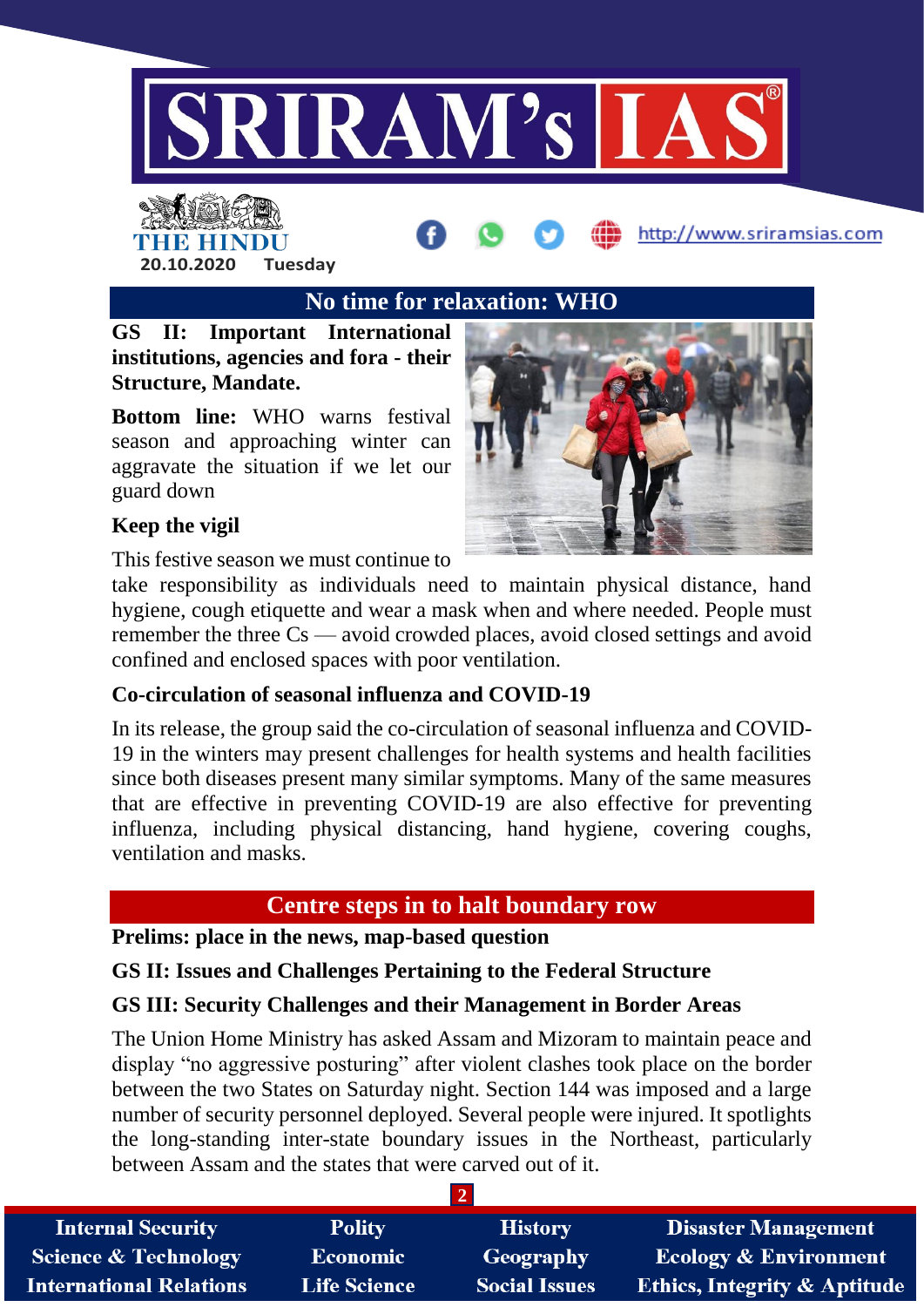

# **THE PERSON STATE**

**20.10.2020 Tuesday**

## **Flashpoint:**

According to an agreement between the governments of Assam and Mizoram some years ago, the status quo should be maintained in no man's land in the border area. However, people from Lailapur broke the status quo and allegedly constructed some temporary huts. People from Mizoram side went and set fire



http://www.sriramsias.com

on them. Mizoram borders Assam's Barak Valley; both border Bangladesh. Mizoram civil society groups blame illegal Bangladeshis (alleged migrants from Bangladesh) on the Assam side

## **Background:**

- 1. In the Northeast's complex boundary equations, showdowns between Assam and Mizoram residents are less frequent than they are between, say, Assam and Nagaland residents.
- 2. Nevertheless, the boundary between present-day Assam and Mizoram, 165 km long today, dates back to the colonial era, when Mizoram was known as Lushai Hills, a district of Assam.
- 3. The dispute stems from a notification of 1875 that differentiated Lushai Hills from the plains of Cachar, and another of 1933 that demarcates a boundary between Lushai Hills and Manipur.
- 4. Mizoram believes the boundary should be demarcated on the basis of the 1875 notification, which is derived from the Bengal Eastern Frontier Regulation

| <b>Internal Security</b>        | <b>Polity</b>       | <b>History</b>       | <b>Disaster Management</b>              |  |
|---------------------------------|---------------------|----------------------|-----------------------------------------|--|
| <b>Science &amp; Technology</b> | <b>Economic</b>     | Geography            | <b>Ecology &amp; Environment</b>        |  |
| <b>International Relations</b>  | <b>Life Science</b> | <b>Social Issues</b> | <b>Ethics, Integrity &amp; Aptitude</b> |  |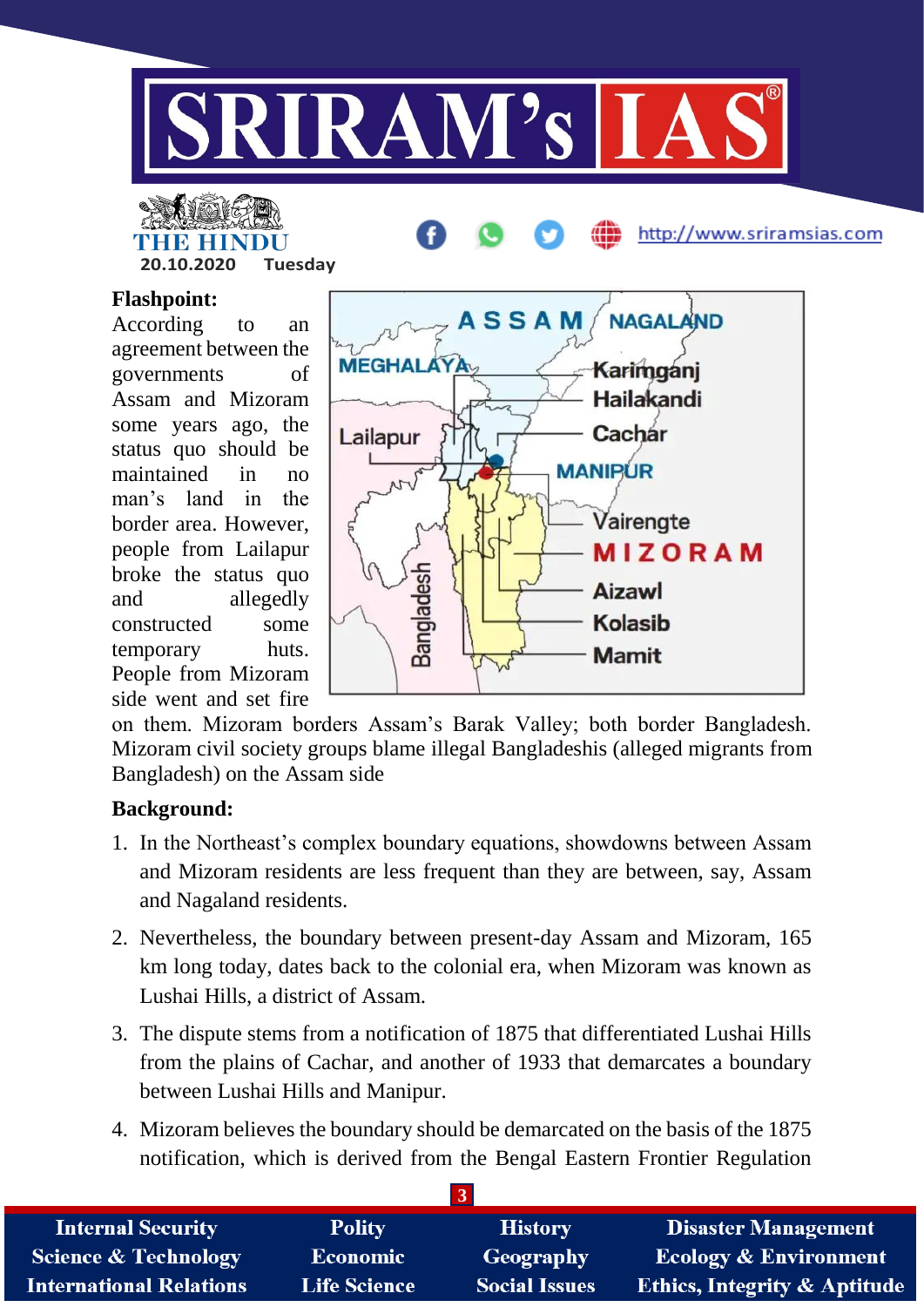

http://www.sriramsias.com

(BEFR) Act, 1873. Mizo leaders have argued in the past against the demarcation notified in 1933 because Mizo society was not consulted. The Assam government followed the 1933 demarcation, and that was the point of conflict.

- 5. The boundary dispute between the two states has been simmering since the formation of Mizoram as a separate state in the 1980s.
- 6. According to an agreement between the governments of Assam and Mizoram some years ago, the status quo should be maintained in no-man's land in the border area. However, clashes have erupted from time to time over the issue.

## **Other boundary issues in the Northeast**

**20.10.2020 Tuesday**

4 R. H I

- 1. During British rule, Assam included present-day Nagaland, Arunachal Pradesh and Meghalaya besides Mizoram, which became separate states one by one. Today, Assam has boundary problems with each of them.
- 2. Nagaland shares a 500-km boundary with Assam. The boundary dispute is now in the Supreme Court.
- 3. On the Assam-Arunachal Pradesh boundary (over 800 km), clashes were first reported in 1992, this boundary issue is also being heard by the Supreme Court.
- 4. The 884-km Assam-Meghalaya boundary, too, witnesses flare-ups frequently. As per Meghalaya government statements, today there are 12 areas of dispute between the two states.

**Protected area in news: Singla Forest Reserve** in Karimganj district of Assam, historically cultivated by Mizoram residents

**Geographical feature in news**: Barak hills, Lushai Hills.

| <b>Internal Security</b>        | <b>Polity</b>       | <b>History</b>       | <b>Disaster Management</b>              |
|---------------------------------|---------------------|----------------------|-----------------------------------------|
| <b>Science &amp; Technology</b> | <b>Economic</b>     | Geography            | <b>Ecology &amp; Environment</b>        |
| <b>International Relations</b>  | <b>Life Science</b> | <b>Social Issues</b> | <b>Ethics, Integrity &amp; Aptitude</b> |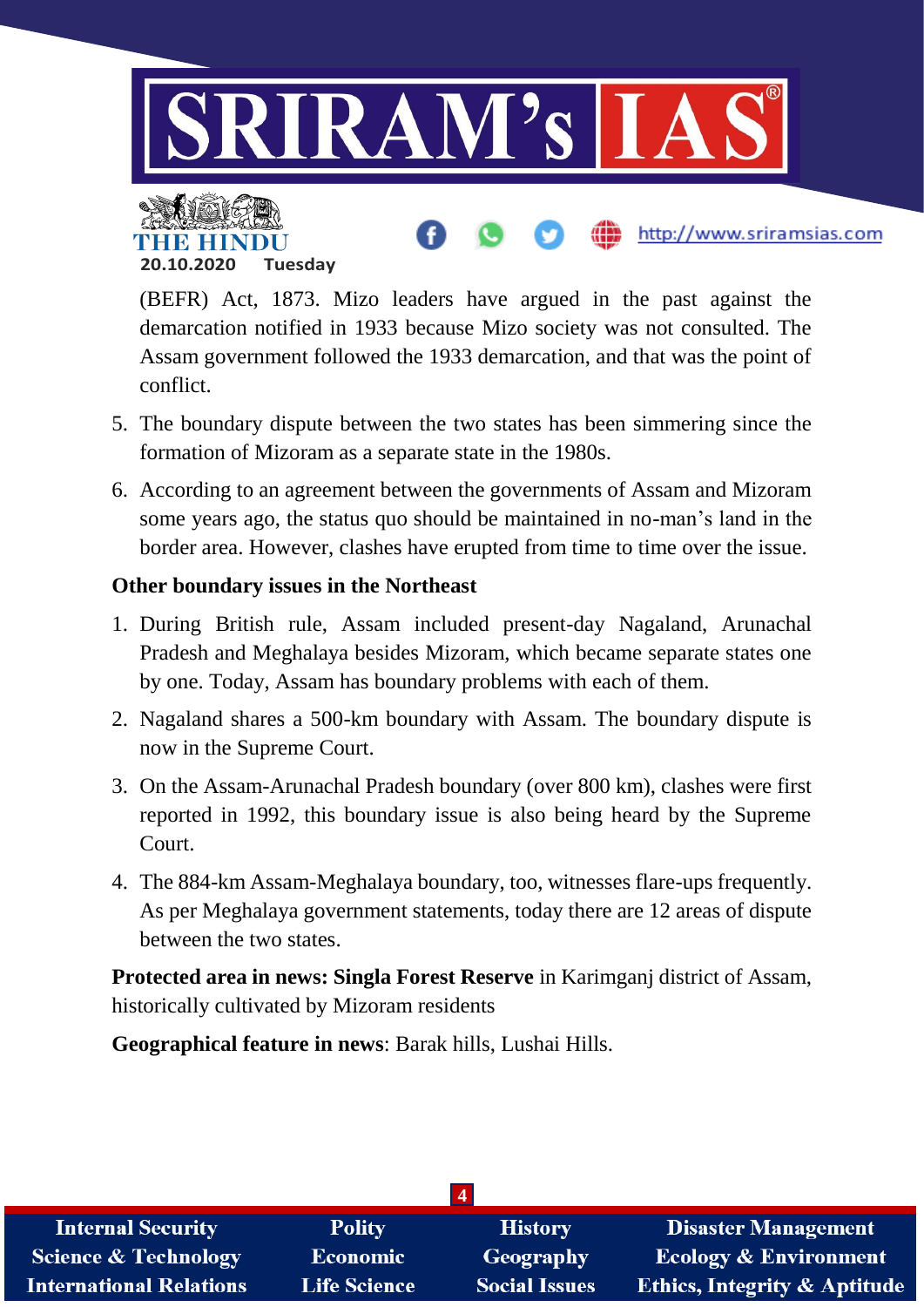

## THE BELLET **20.10.2020 Tuesday**

**It's China that happens to have the cash now, says Sri Lanka Minister**

## **GS II: India and its Neighborhood- Relations.**

### **Effect of Policies and Politics of Developed and Developing Countries on India's interests**

Government critics and the Opposition in Sri Lanka raise concern over the Rajapaksa administration's growing reliance on China. While Srilankan state minster is all too upbeat on Chinese cash.

### **Dependence on the Chinese cash**

Amid the World Bank and International Monetary Fund's (IMF) worrying forecast of a GDP contraction



http://www.sriramsias.com

up to almost 7%, credit rating agency Moody's downgrading of Sri Lanka by two notches to the "very high credit risk" category, the daunting \$4.5 billion foreign debt due in the coming year, falling revenues and rising living costs, the Minister expressed optimism. Sri Lanka is exploring different options to repay its debt, including additional loans from China, currency swap facilities with India and China, and Samurai and Panda bonds.

China, which sanctioned a \$500 million loan in March to help Sri Lanka cope with the coronavirus's blow, is likely to favourably consider the Rajapaksa government's request for an additional \$700 million now, having already pledged support to the island nation's pandemic recovery effort. Further, Sri Lanka is also negotiating a nearly \$1.5-billion currency swap facility with the People's Bank of China. Sri Lanka owes China over \$5 billion so far.

### **Srilankan Minister rationalizing the dangerous financing practices**

According to the minster, China has given \$1.5 trillion in loans to the U.S. also. These are the trade practices, financing practices, prevalent in the world. Each

| <b>Internal Security</b>       | <b>Polity</b>       | <b>History</b>       | <b>Disaster Management</b>              |  |
|--------------------------------|---------------------|----------------------|-----------------------------------------|--|
| Science & Technology           | Economic            | Geography            | <b>Ecology &amp; Environment</b>        |  |
| <b>International Relations</b> | <b>Life Science</b> | <b>Social Issues</b> | <b>Ethics, Integrity &amp; Aptitude</b> |  |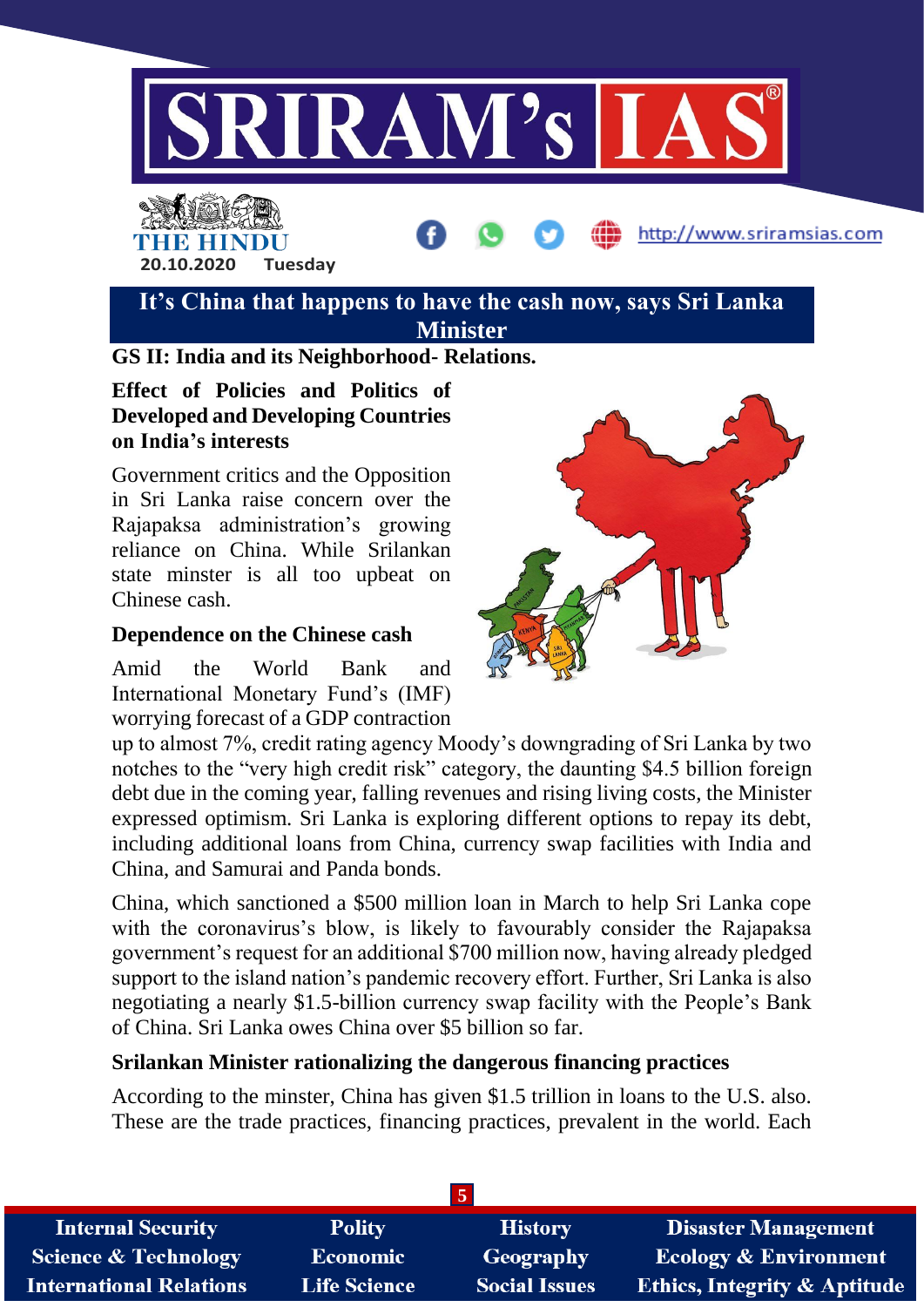

country works out its own financing arrangements in line with what they feel is best for them. Japan, the U.S. and India have also been big investors in Sri Lanka.

## **Different sources**

Government critics have urged the Rajapaksa administration to engage the IMF, rather than fall into a "Chinese debt trap", but the government has ruled out an IMF bailout. While President Rajapaksa has vowed to disprove the "Chinese debt trap analysis", few other sources seem as willing to lend readily.

As for India, the Reserve Bank of India signed a \$400 million swap agreement with Sri Lanka in July, to help boost Sri Lanka's foreign reserves, and is pursuing a further \$1 billion requested by Sri Lanka.

## **Implication on India**

- 1. The worrying trend of China poaching Indian neighbourhood continues
- 2. Debt trap forces countries to give preferences and concessions to China which hurt Indian trade and security. Example Hambantota port with Chinese navy or Indian firms losing Infrastructure contracts to Chinese.

## **China GDP growth accelerates to 4.9%**

**GS II: Effect of Policies and Politics of Developed and Developing Countries on India's interests**

China's economic growth continued to gain momentum in the third quarter, with the GDP expanding 4.9% from a year earlier in the July-



September period, according to official Chinese data released on Monday.

**Context:** The economic rebound follows China's broad return to normalcy this summer, following sweeping COVID-19 curbs including stringent lockdowns, extensive contact tracing, and restrictions on international travel through the first

| <b>Internal Security</b>        | <b>Polity</b>       | <b>History</b>       | <b>Disaster Management</b>              |
|---------------------------------|---------------------|----------------------|-----------------------------------------|
| <b>Science &amp; Technology</b> | Economic            | Geography            | <b>Ecology &amp; Environment</b>        |
| <b>International Relations</b>  | <b>Life Science</b> | <b>Social Issues</b> | <b>Ethics, Integrity &amp; Aptitude</b> |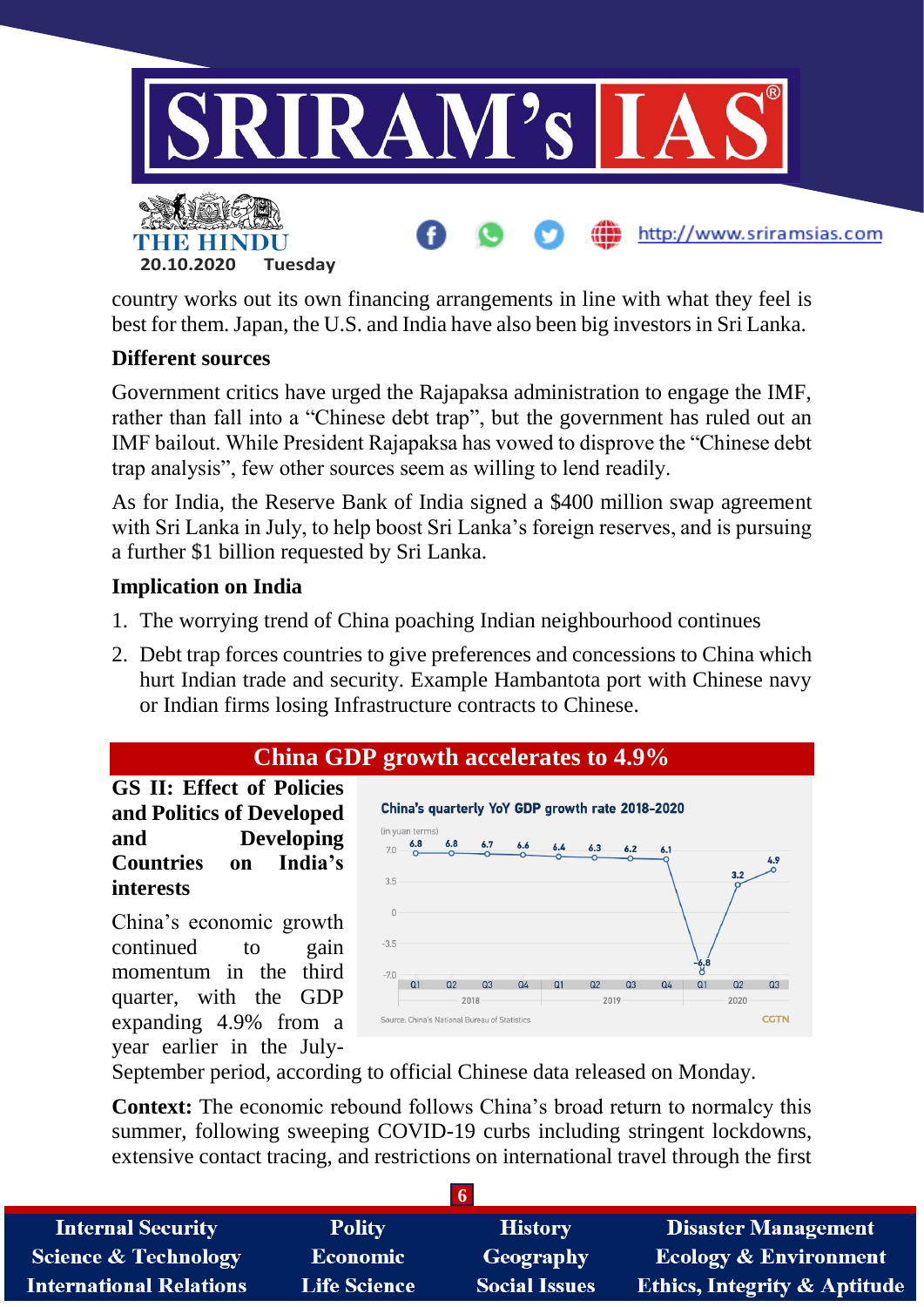

half of the year, which allowed the authorities to almost entirely stop transmission of the virus within China, with the exception of a few clusters that were contained locally.

## **Highlights**

- 1. The IMF has forecast China's economy will expand by 1.9% in 2020, making it the only major economy to register growth in a pandemic-hit year.
- 2. The country's week-long October national holiday saw 630 million domestic trips and a surge in local tourism that generated \$70 billion in revenue, with travel reported at 80% of last year's numbers.
- 3. The recovery was driven by a 5.8% growth in industrial production and a revival of exports.
- 4. Consumption, however, is yet to regain its normal vigour.
- 5. The recovery in production vastly exceeds the recovery in consumption, this would inflate an already ballooning debt burden. As a result, China's debt-to-GDP ratio rose dramatically, from roughly 252 last September to roughly 275 last month.

### **Centre said to ask at least eight PSUs to consider buy-backs**

**GS III: Indian Economy and issues relating to Planning, Mobilization of Resources, Growth, Development and Employment.**

**Cash woes:** India is unlikely to be anywhere near its fiscal deficit target of 3.5% of GDP for 2020/21 as COVID-19 curbs hit tax collections and delayed efforts to privatise Bharat Petroleum Corp. and flag carrier Air India. Share buy-back by PSUs is a move to help cash-strapped govt. raise funds. The firms asked to buy-back include Coal India, NTPC, NMDC and Engineers India Ltd.



| <b>Internal Security</b>        | <b>Polity</b>       | <b>History</b>       | <b>Disaster Management</b>              |  |
|---------------------------------|---------------------|----------------------|-----------------------------------------|--|
| <b>Science &amp; Technology</b> | <b>Economic</b>     | <b>Geography</b>     | <b>Ecology &amp; Environment</b>        |  |
| <b>International Relations</b>  | <b>Life Science</b> | <b>Social Issues</b> | <b>Ethics, Integrity &amp; Aptitude</b> |  |